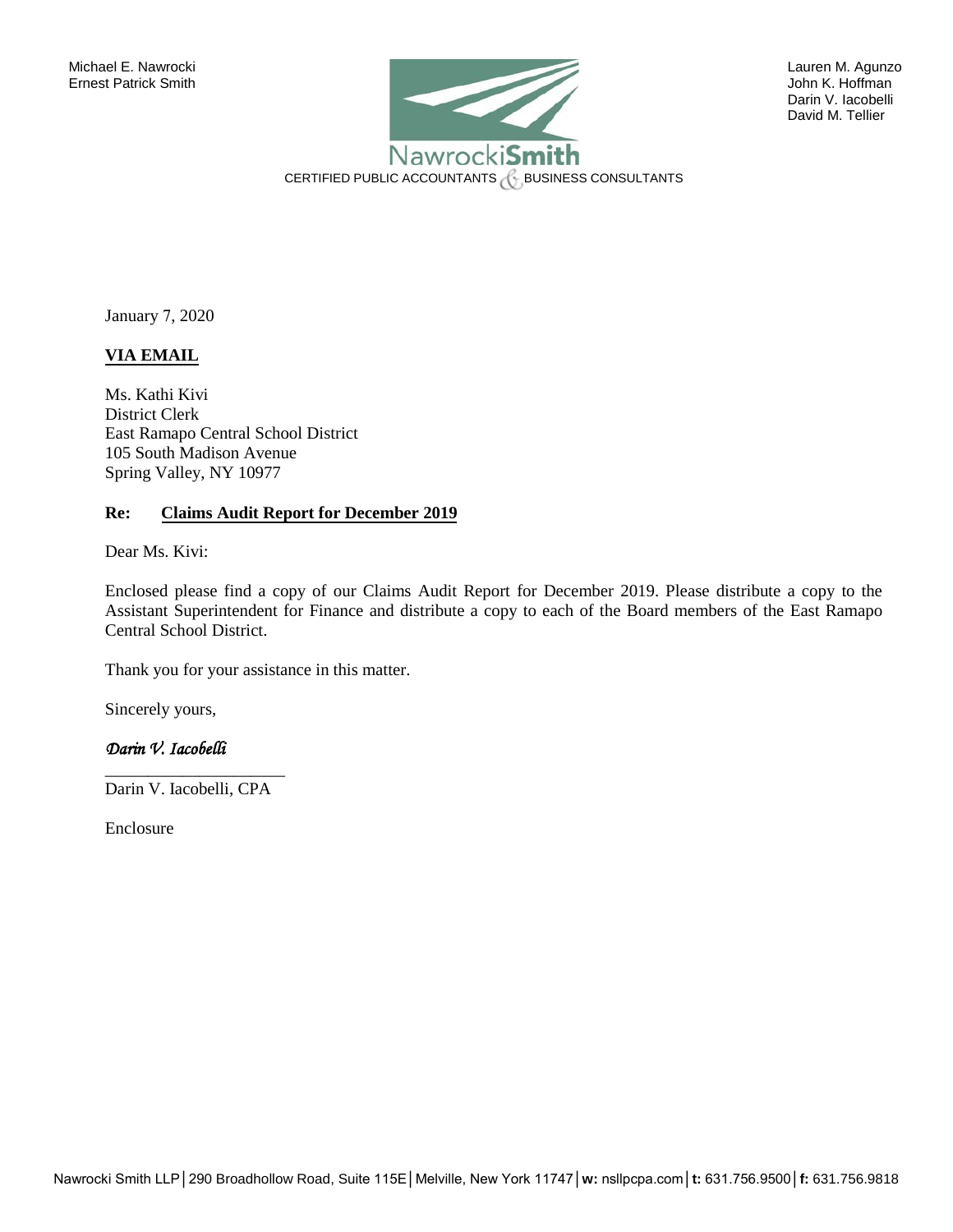

 Darin V. Iacobelli David M. Tellier

January 7, 2020

## **VIA EMAIL**

Board of Education East Ramapo Central School District 105 South Madison Avenue Spring Valley, NY 10977

#### *Re: Claims Audit Report for the Month of December 1, 2019 through December 31, 2019*

Board of Education:

We have completed our claims auditing services to the East Ramapo Central School District covering the time period of December 1, 2019 through December 31, 2019. The services we performed, as outlined within our proposal, include reviewing all claims against the District. The purpose of this report is to update the Board of Education on work performed to date, our findings, and recommendations.

For ease of reference we have categorized the remainder of this report as follow:

## **Claims Audit Services**

## **Exhibits**

#### **CLAIMS AUDIT SERVICES**

The claims audit services performed on each claim against the District consisted of:

- 1. Verification of the accuracy of invoices and claim forms.
- 2. Ensuring proper approval of all purchases; checking that purchases constitute legal expenses of the school district.
- 3. Determining that purchase orders have been issued in accordance with Board of Education policy, and applicable state law.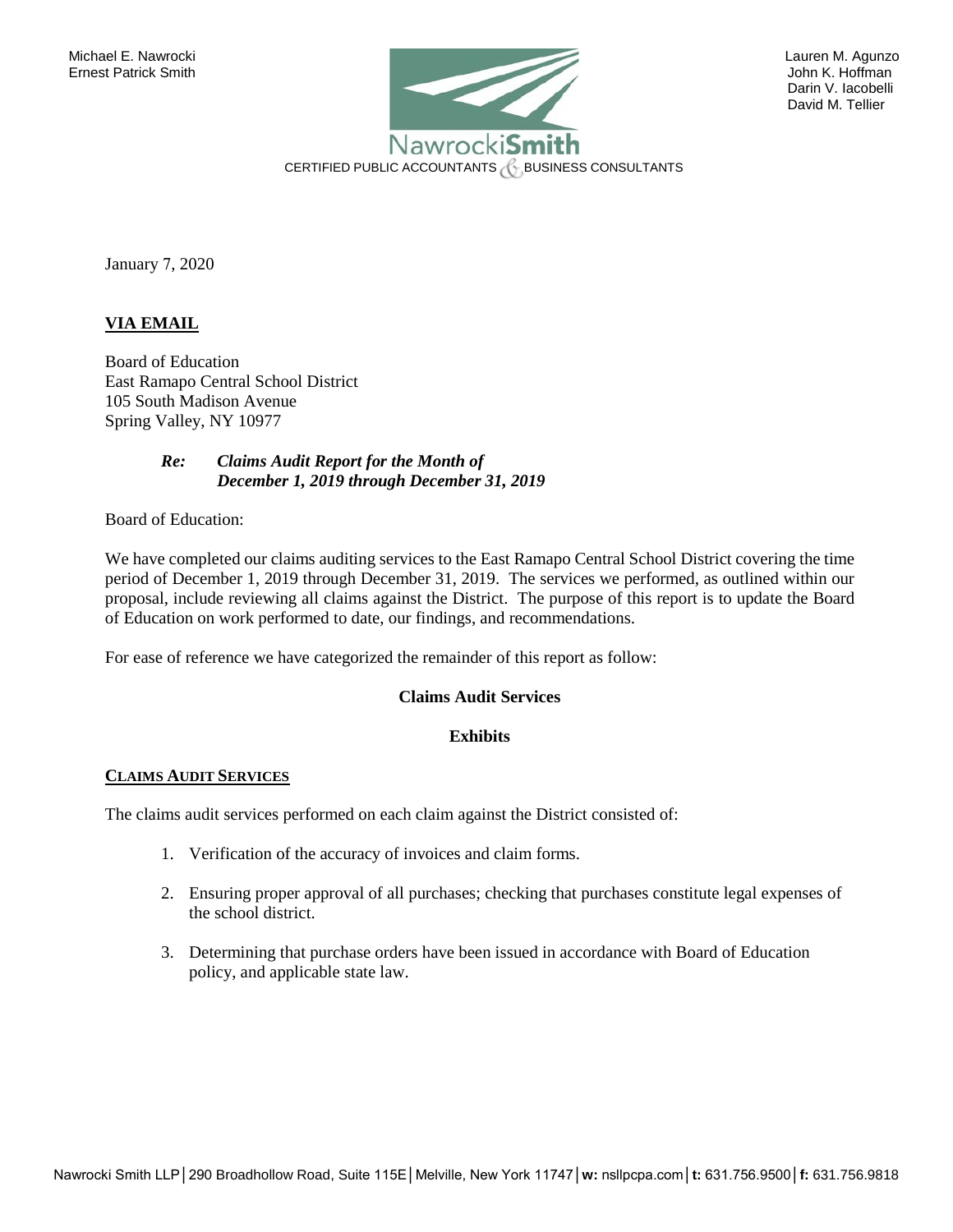# Nawrocki**Smith**

*Board of Education East Ramapo Central School District January 7, 2020 Page 2* 

## *Re: Claims Audit Report for the Month of December 1, 2019 through December 31, 2019*

- 4. Comparison of invoices or claims with previously approved contracts.
- 5. Reviewing price extensions, claiming of applicable discounts, inclusion of shipping and freight charges.
- 6. Approving all charges that are presented for payment which are supported with documentary evidence indicating compliance with all pertinent laws, policies and regulations.

Over the time period of December 1, 2019 through December 31, 2019 we have audited **1,639** claims against the District in the amount of **\$18,809,839.42** (See attached Exhibit I). We made inquiries and/or observations into **39** claims in the amount of **\$4,765,096.71**. It should be noted that currently, there are no outstanding inquiries in regard to the audit of claims made against the District for the period of July 1, 2019 through December 31, 2019. We have summarized the inquiries and/or observations as well as the resolutions within Exhibit II.

Please note that for comparative purposes, we have attached Exhibit II – "Summary of Inquiries/Resolutions" for each of the prior months, if applicable.

We trust that the foregoing comments are clear. If you have any questions or you would like to discuss this matter further, please contact me at 631-756-9500.

Very truly yours,

*Nawrocki Smith LLP*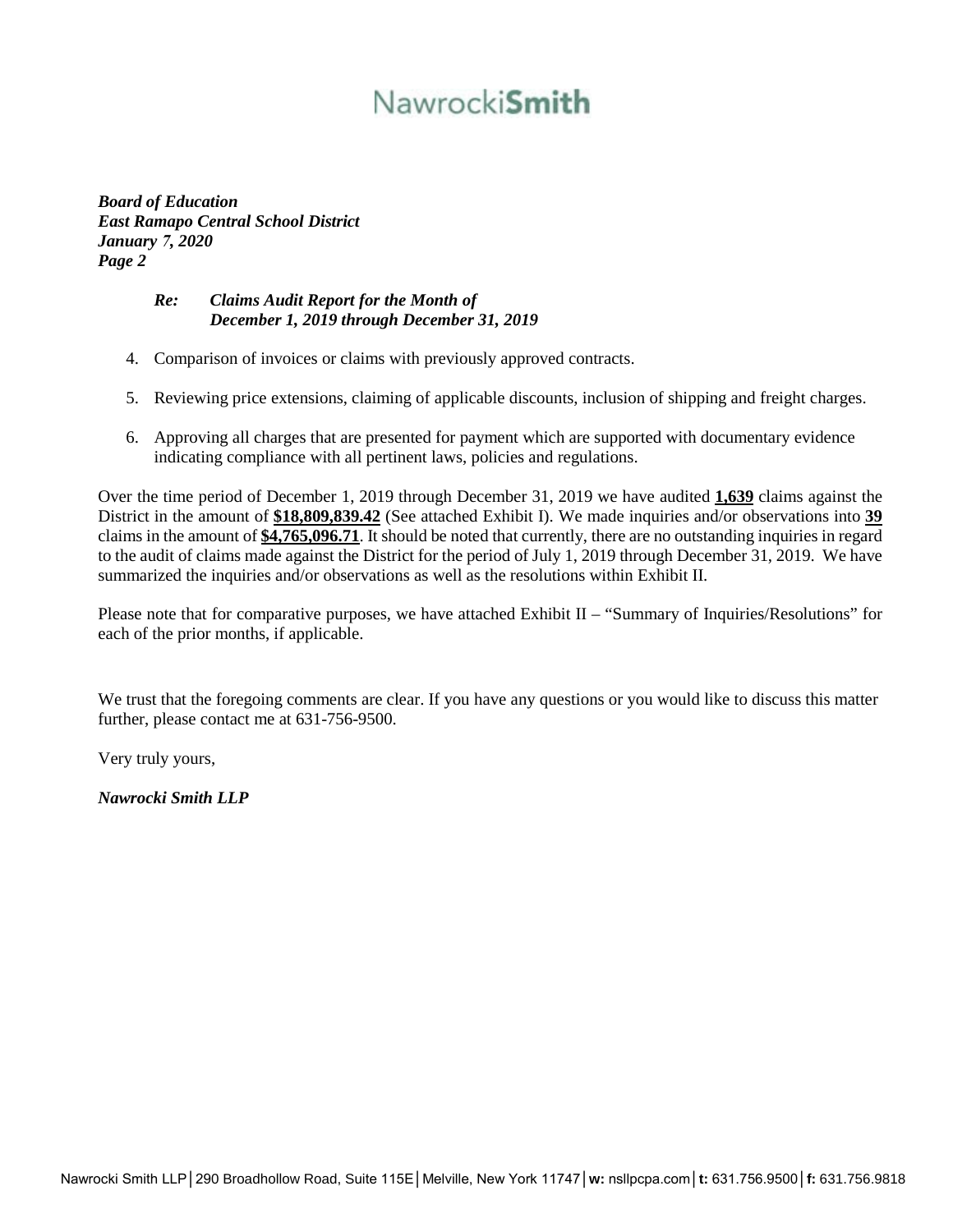| <b>Claims Audit By Fund</b>         | Legend:         |                                        |
|-------------------------------------|-----------------|----------------------------------------|
| East Ramapo Central School District | A - General     | H - Capital                            |
| Exhibit I                           |                 | $C -$ School Lunch TA - Trust & Agency |
| December 2019                       | F - Special Aid | CM - Scholarship                       |

| <b>Check Date</b> | <b>Audit Date</b> | Warrant# | <b>Fund</b> | $#$ of<br><b>Checks</b> | \$ Value of Checks # of Inquiries |                                   | \$ Value of<br><b>Inquiries</b> | # of Resolved<br><b>Inquiries</b> | # of Outstanding<br><b>Inquiries</b> | <b>Check Sequence</b> |                       |
|-------------------|-------------------|----------|-------------|-------------------------|-----------------------------------|-----------------------------------|---------------------------------|-----------------------------------|--------------------------------------|-----------------------|-----------------------|
| 1/26/19           | 12/05/19          | 117      |             |                         |                                   | 50,197.96                         |                                 |                                   |                                      |                       | 406682-406683         |
|                   | <b>TOTAL</b>      |          |             |                         |                                   | 50,197.96                         |                                 |                                   |                                      |                       |                       |
|                   |                   |          |             |                         |                                   |                                   |                                 |                                   |                                      |                       |                       |
| <b>Check Date</b> | <b>Audit Date</b> | Warrant# | <b>Fund</b> | # of                    |                                   | \$ Value of Checks # of Inquiries |                                 | \$ Value of                       | # of Resolved                        | # of Outstanding      | <b>Check Sequence</b> |
|                   |                   |          |             | <b>Checks</b>           |                                   |                                   |                                 | <b>Inquiries</b>                  | <b>Inquiries</b>                     | <b>Inquiries</b>      |                       |
| 12/06/19          | 12/05/19          | 120      |             | 4                       |                                   | 1.313.833.00                      |                                 | 1.280.195.22                      |                                      | $\sim$                | 406684-406687         |
| 12/06/19          | 12/05/19          | 123      | А           | 141                     |                                   | 4,130,102.45                      |                                 | 771,146.61                        |                                      |                       | 406688-406828         |
| 12/06/19          | 12/05/19          | 119      |             | 6                       |                                   | 55,165.56                         |                                 | 31,222.75                         |                                      |                       | 16367-16372           |
| 12/06/19          | 12/05/19          | 126      | F           | 31                      |                                   | 668,637.09                        |                                 | 73.20                             |                                      |                       | 52849-52879           |
| 12/06/19          | 12/05/19          | 125      | Н           | 12                      |                                   | 928,233.60                        |                                 |                                   |                                      |                       | 282-293               |
| 12/06/19          | 12/05/19          | 121      | <b>TA</b>   | 8                       |                                   | 1.010.00                          |                                 |                                   |                                      |                       | 36869-36876           |
| 12/06/19          | 12/05/19          | 124      | TA          |                         |                                   | 400.00                            |                                 |                                   |                                      |                       | 36877                 |
| 12/06/19          | 12/05/19          | 122      | <b>CM</b>   |                         | 500.00                            |                                   |                                 |                                   |                                      |                       | 2634                  |
|                   | <b>TOTAL</b>      |          |             | 204                     | 7.097.881.70<br>11                |                                   | \$2,082,637.78                  | 11                                |                                      |                       |                       |

| <b>Check Date</b> | <b>Audit Date</b> | Warrant# | Fund | $#$ of<br><b>Checks</b> | <b>\$</b> Value of Checks # of Inquiries |    | <b>S</b> Value of<br><b>Inquiries</b> | # of Resolved<br><b>Inquiries</b> | # of Outstanding<br><b>Inquiries</b> | <b>Check Sequence</b>        |
|-------------------|-------------------|----------|------|-------------------------|------------------------------------------|----|---------------------------------------|-----------------------------------|--------------------------------------|------------------------------|
| 12/13/19          | 12/12/19          | 128      |      | 28                      | 1,583,217.54                             | -  | -                                     | . .                               | $\sim$                               | 406831-406858                |
| 12/13/19          | 12/12/19          | 130      |      | 130                     | 381,284.89                               | 12 | 26.286.63                             | 12                                |                                      | 406829-406830; 406859-406986 |
| 12/31/19          | 12/12/19          | 131      |      | 1109                    | 602,292.70                               | -  |                                       |                                   | $\sim$                               | 406987-408095                |
| 12/13/19          | 12/12/19          | 129      |      | 26                      | 763,329.83                               |    | 95.549.17                             |                                   |                                      | 52880-52905                  |
| 12/13/19          | 12/12/19          | 127      |      |                         | 25,785.57                                |    |                                       |                                   |                                      | 294-296                      |
| <b>TOTAL</b>      |                   |          |      | 1296                    | 3.355.910.53                             | 18 | 121,835.80                            | 18                                | $\sim$                               |                              |

| <b>Check Date</b> | <b>Audit Date</b> | Warrant # | Fund           | # of          | \$ Value of Checks # of Inquiries | \$ Value of      | # of Resolved    | # of Outstanding | <b>Check Sequence</b> |
|-------------------|-------------------|-----------|----------------|---------------|-----------------------------------|------------------|------------------|------------------|-----------------------|
|                   |                   |           |                | <b>Checks</b> |                                   | <b>Inquiries</b> | <b>Inquiries</b> | <b>Inquiries</b> |                       |
| 12/20/19          | 12/19/19          | 134       | $\overline{ }$ | 98            | 5.217.423.59                      | 11.094.79        |                  |                  | 408096-408193         |
| 12/20/19          | 12/19/19          | 136       |                |               | 2,282,230.87                      | 2.002.880.36     |                  |                  | 408194-408198         |
| 12/20/19          | 12/19/19          | 137       |                |               | 18,086.48                         |                  |                  |                  | 16373-16375; Wire     |
| 12/20/19          | 12/19/19          | 139       |                | 21            | 664,836.72                        | 526,884.23       |                  |                  | 52906-52926           |
| 12/20/19          | 12/19/19          | 135       | Н              |               | 45,212.00                         |                  |                  |                  | 297-300               |
| 12/20/19          | 12/19/19          | 138       | <b>TA</b>      |               | 58.695.82                         | 400.00           |                  |                  | 36897-36900           |
| <b>TOTAL</b>      |                   |           |                | 136           | 8.286.485.48                      | \$2,541,259.38   |                  |                  |                       |

| <b>Check Date</b>  | <b>Audit Date</b> | Warrant# | Fund | # of          | Value of Checks # of Inquiries |    | \$ Value of | # of Resolved  | # of Outstanding | <b>Check Sequence</b> |        |
|--------------------|-------------------|----------|------|---------------|--------------------------------|----|-------------|----------------|------------------|-----------------------|--------|
|                    |                   |          |      | <b>Checks</b> |                                |    | Inquiries   | Inquiries      | <b>Inquiries</b> |                       |        |
| 12/20/19           | 12/20/19          | 140      |      |               | 19.363.75                      |    |             | 19.363.75      |                  |                       | 408199 |
| <b>TOTAL</b>       |                   |          |      |               | 19.363.75                      |    |             | 19.363.75      |                  |                       |        |
|                    |                   |          |      |               |                                |    |             |                |                  |                       |        |
| <b>GRAND TOTAL</b> |                   |          |      | 1639          | 18.809.839.42                  | 39 |             | 3,4.765.096.71 | 39               |                       |        |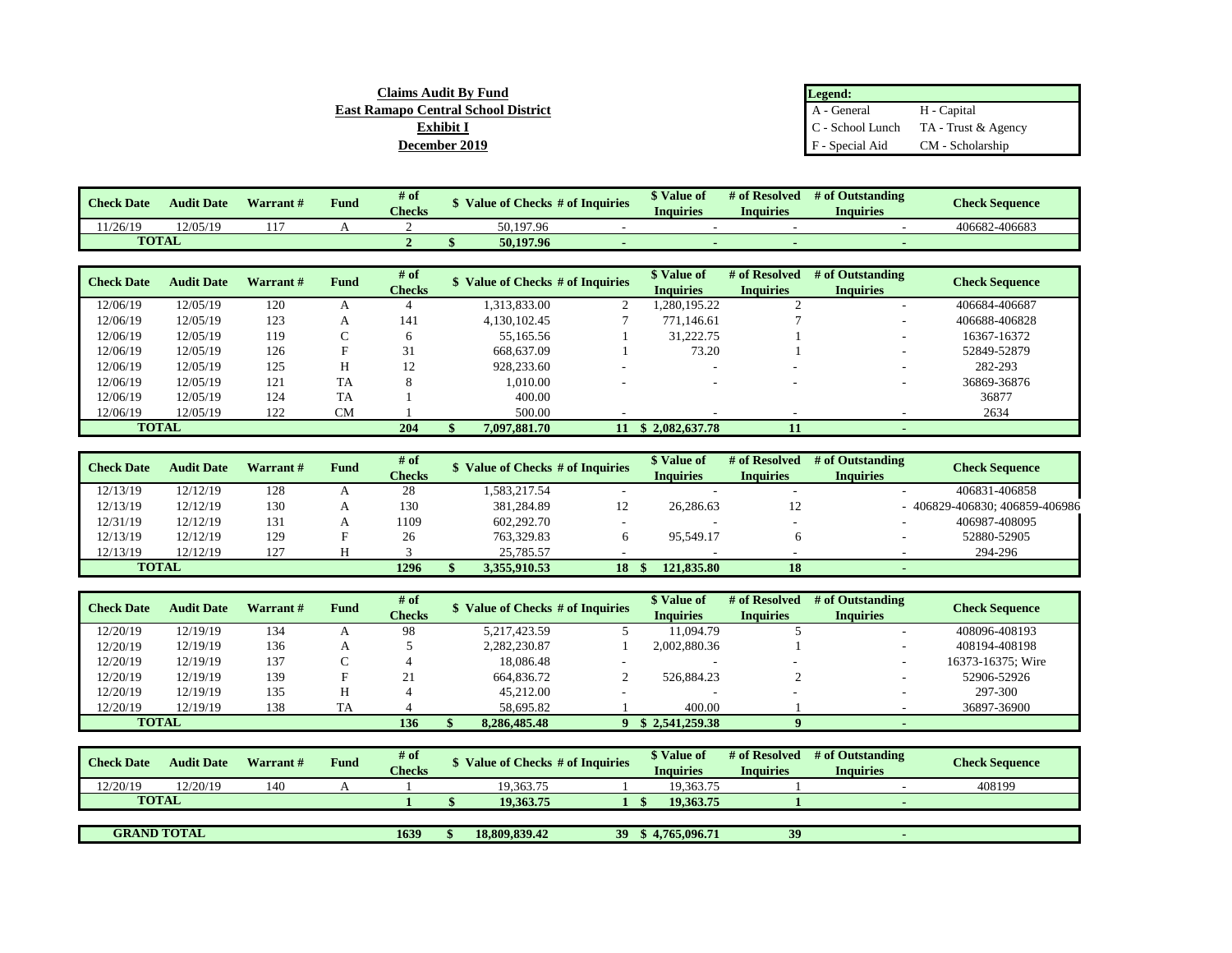| <b>Check Date</b> | <b>Pavroll Run</b><br><b>Date</b> | <b>Warrant#</b> | <b>Fund</b> | # of<br><b>Checks</b> | Value of Checks # of Inquiries | <i>Nalue</i> of<br><b>Inquiries</b> | # of Resolved<br>Inquiries | # of Outstanding<br><b>Inquiries</b> | <b>Check Sequence</b> |
|-------------------|-----------------------------------|-----------------|-------------|-----------------------|--------------------------------|-------------------------------------|----------------------------|--------------------------------------|-----------------------|
| 12/06/19          | 12/06/19                          | 118             |             | 47                    | 2.107.397.01                   |                                     |                            |                                      | 36852-36868; Wires    |
| 12/13/19          | 12/13/19                          | 132             | ΙA          |                       | 30,542.49                      |                                     |                            |                                      | Wires                 |
| 12/20/19          | 12/20/19                          | 133             |             | 49                    | 2.159.216.40                   |                                     |                            |                                      | 36878-36896: Wires    |
|                   | <b>TOTAL</b>                      |                 |             | 101                   | 4.297.155.90                   |                                     |                            |                                      |                       |

\*Payroll Warrants are included for informational purposes only and have not been reviewed.